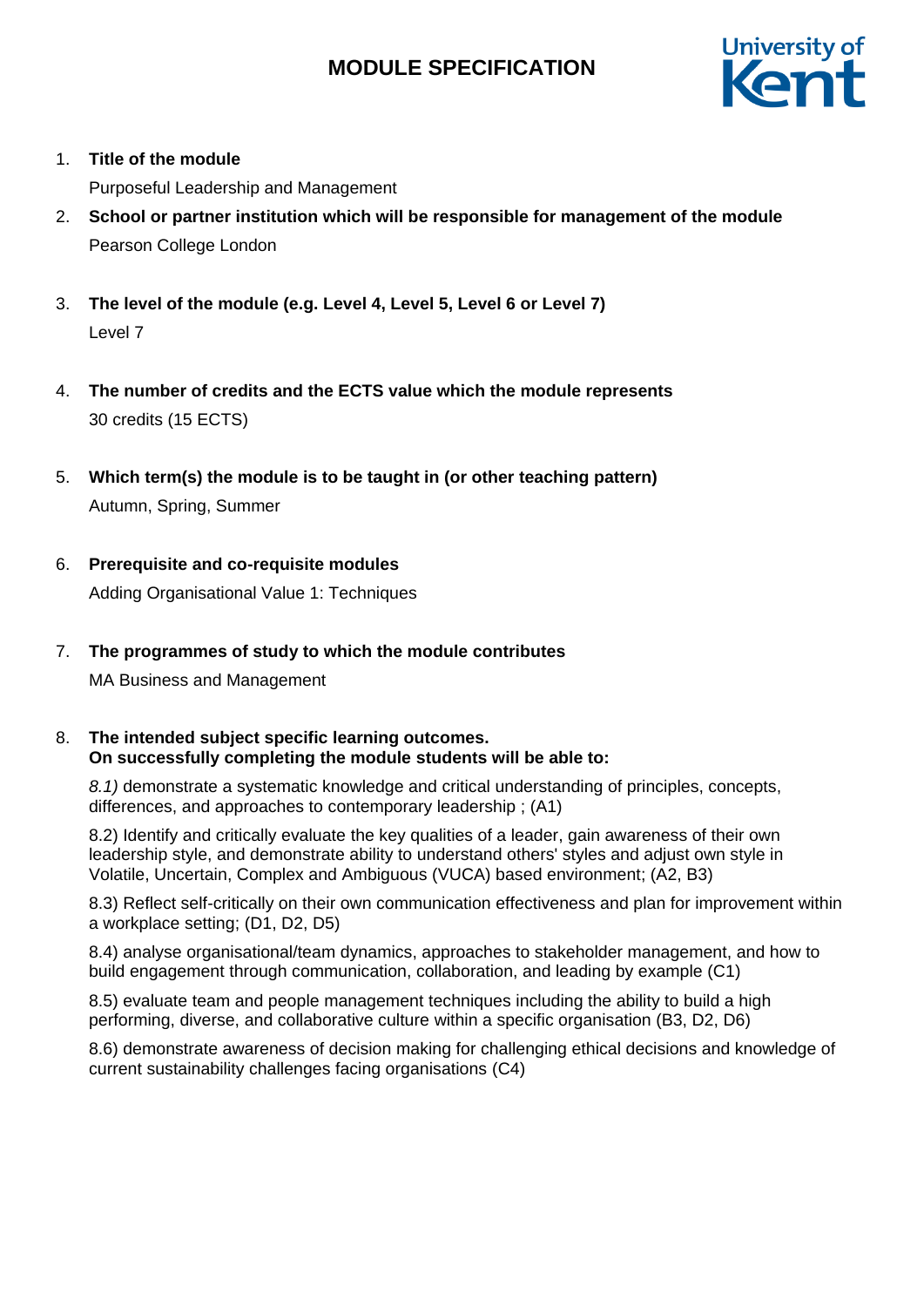

# 9. **The intended generic learning outcomes.**

# **On successfully completing the module students will be able to:**

9.1) apply the methods and techniques that they have learned to review, consolidate, extend and apply their knowledge and understanding, and to initiate and carry out projects

9.2) demonstrate self-direction and originality in tackling and solving problems, and act autonomously in planning and implementing tasks at a professional level

9.3) communicate with intent, purpose and clarity via various mediums to engage different audiences

9.4) demonstrate self-reflection and independent learning ability required for continuing professional development

9.5) give clear, constructive feedback and direction to others

# 10. **A synopsis of the curriculum**

# Aims of the module:

Leadership is a personal journey and not necessarily reflective of an individual's position in an organisation. This module will enable learners to personally reflect on their authenticity as a leader and develop techniques to improve their effectiveness as a leader. Linked to this primary aim, the module will require learners to consider the concept of purpose at both an individual and organisational level**.** 

#### Overview of syllabus:

The primary objective of this module is to develop a systematic understanding of senior level leadership and management through practical application. The module will focus on personal effectiveness skills as a leader and interpersonal excellence skills as a leader, manager, and team player. Special emphasis will be given to contemporary communication skills, particularly through the use of technology, to help further develop engaging and persuasive style, unique to each student.

A strong theme throughout the module will be self-reflection facilitated by the work-based project and then peer review exercises, in-class presentations and coaching that will provide support to students to get to the next level of their leadership and management ability in the workplace.

The course will be structured around the following topics:

- Purposeful business
- Leadership:
	- Emotional intelligence and authenticity
	- Leadership theory
	- Personal Leadership
	- Developing organisational agility
	- Embracing diversity
	- Strengths based leadership
- Personal effectiveness:
	- Self-awareness: leadership and management styles
	- Engaging communication
	- Personal action plans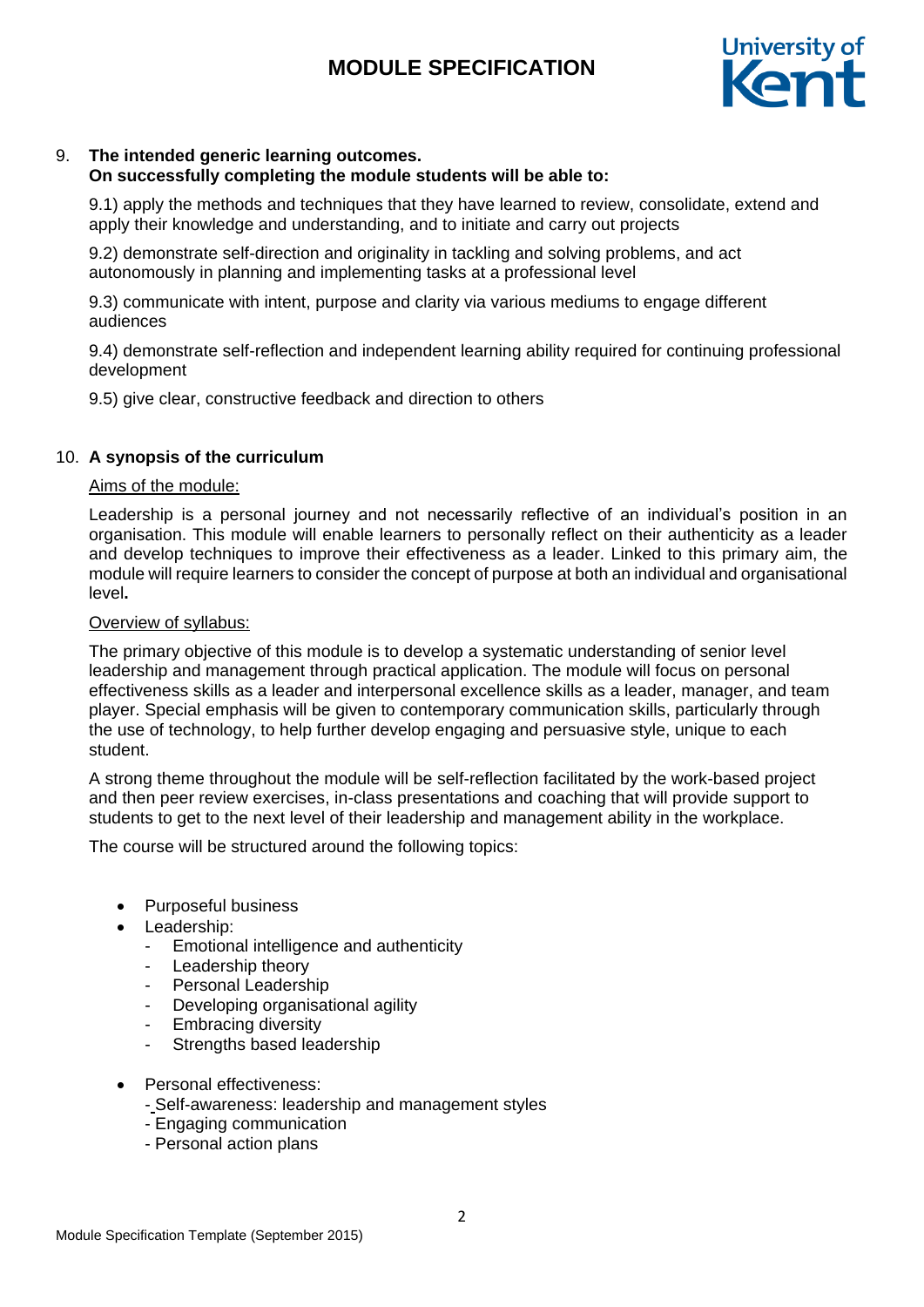

- Interpersonal excellence
- Developing collaborative relationships
- Senior stakeholder management
- Organisational politics
- influencing skills, political awareness, and upwards management
- Conflict management
- Managing others
- Performance management
- Building employee engagement
- Succession planning
- Ethics and corporate responsibility:
	- Sustainable practice
	- Ethical leadership.

# 11. **Reading List (Indicative list, current at time of publication. Reading lists will be published annually)**

- 1. K. [Blanchard,](https://www.amazon.co.uk/s/ref=dp_byline_sr_book_1?ie=UTF8&text=Kenneth+Blanchard&search-alias=books-uk&field-author=Kenneth+Blanchard&sort=relevancerank) [Spencer Johnson,](https://www.amazon.co.uk/s/ref=dp_byline_sr_book_2?ie=UTF8&text=Spencer+Johnson&search-alias=books-uk&field-author=Spencer+Johnson&sort=relevancerank) The New One Minute Manager. HarperThornsons, 2015
- 2. [K. Blanchard,](https://www.amazon.co.uk/s/ref=dp_byline_sr_book_1?ie=UTF8&text=Kenneth+Blanchard&search-alias=books-uk&field-author=Kenneth+Blanchard&sort=relevancerank) [P Zigarmi,](https://www.amazon.co.uk/Patricia-Zigarmi/e/B001KE7SFK/ref=dp_byline_cont_book_2) [D Zigarmi,](https://www.amazon.co.uk/Drea-Zigarmi/e/B001IOF9W6/ref=dp_byline_cont_book_3) Leadership and the One Minute Manager. HarperThornsons, 2015
- 3. T. Pearce, Leading Out Loud: A Guide for Engaging Others in Creating the Future. Jossey Bass, 2013
- 4. HBR's 10 Must Reads on Leadership. Harvard Business Review, 2011
- 5. HBR Emotional Intelligence Series: Authentic Leadership. Harvard Business Review, 2017
- 6. P. Lencioni, The Ideal Team Player: How to Recognize and Cultivate The Three Essential Virtues. Jossey-Bass, 2016

# *12.* **Learning and Teaching methods**

This module will be taught by means of interactive seminars, with a work-based project sandwiched in between classes. Taught classes will focus on knowledge application and workplace and peer to peer reflection.

Seminars and background reading will provide:

- 1.) the necessary theoretical knowledge and frameworks; and
- 2.) applying the concepts learned through presentations, group and peer discussions, reflection and feedback sessions.

Independent learning hours will include reading assigned materials, reflection, and preparing for class discussion, preparing individual assignments, and preparing workplace project presentation.

# **Mentored work-based project:**

The work-based project for this module will take place over a minimum of 4 weeks in a workplace setting under regular mentorship from the module tutor. It will take place after the third day of class tuition and before the final two days of tuition.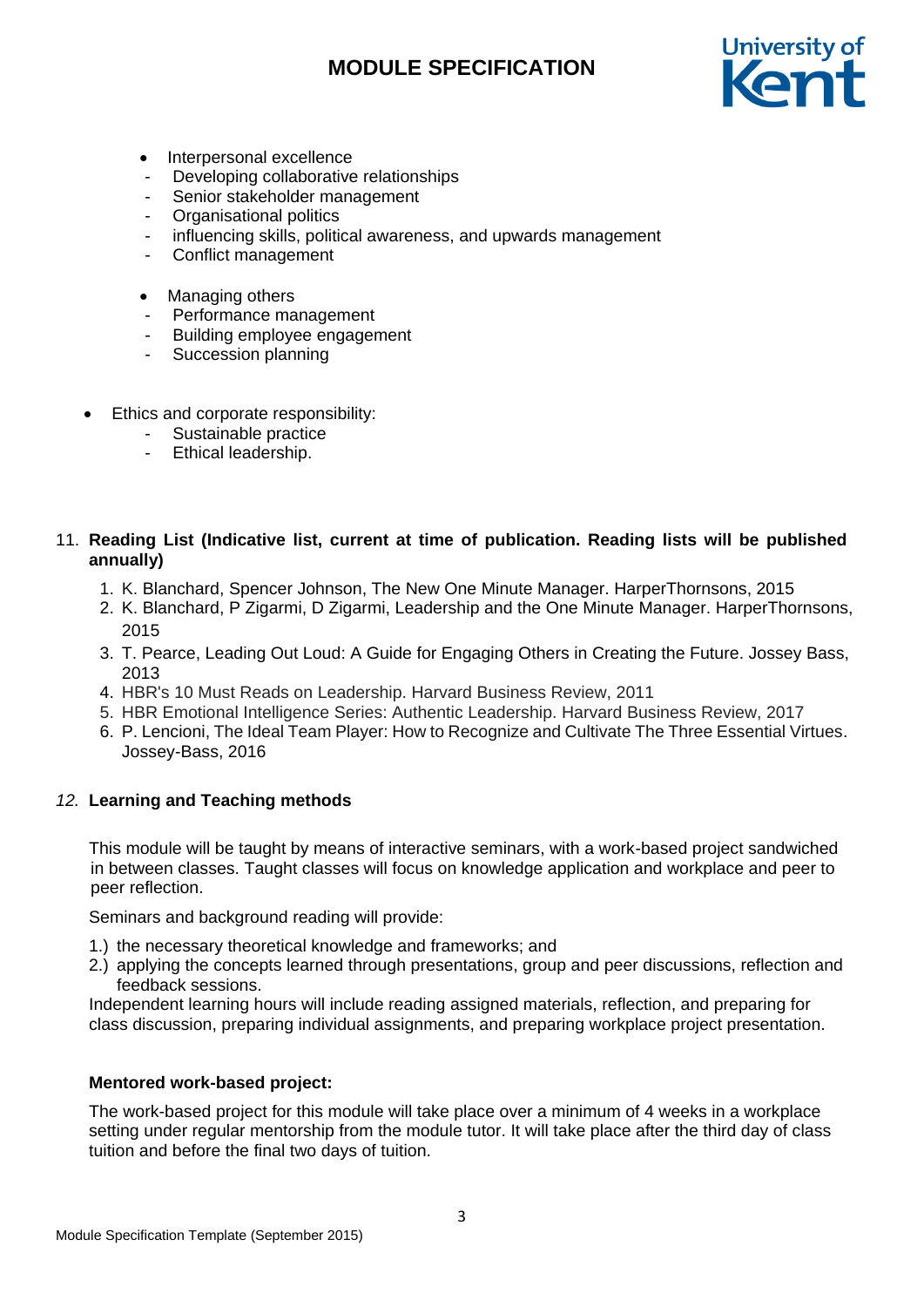

During this project learners will design and execute a personal leadership strategy where they will be required to undertake a personal journey to improve their leadership effectiveness. Each project will be bespoke to the individual and their chosen organisation but will include the following elements:

- An initial assessment of their leadership style and perception by others
- The design of a plan to lead on a project or initiative within a workplace or external setting
- A personal communications plan
- Reflection of the effectiveness of the plans and their execution, incorporating external feedback where possible.

| Day              | <b>Synchronous</b><br>format                                 | <b>Blended format</b>                                                   | <b>Summary</b>                                                                                                                     |
|------------------|--------------------------------------------------------------|-------------------------------------------------------------------------|------------------------------------------------------------------------------------------------------------------------------------|
| Day 1            | Interactive<br>seminars                                      | 3 hours asynchronous<br>learning<br>Synchronous interactive<br>seminars | Purposeful business<br>Leadership theory                                                                                           |
| Day 2            | Interactive<br>seminars                                      | Synchronous interactive<br>seminars                                     | Personal effectiveness<br>Interpersonal excellence                                                                                 |
| Day 3            | Interactive<br>seminars                                      | Synchronous interactive<br>seminars                                     | Managing others<br>Presentation of workplace project<br>Workplace project plan peer review                                         |
| $4 - 6$<br>weeks | Workplace project                                            | Workplace project                                                       | Weekly leadership mentoring*                                                                                                       |
| Day 4            | Interactive<br>seminars and<br>peer discussion /<br>feedback | Synchronous interactive<br>seminars                                     | Peer to peer discussion and reflection<br>on the work-based project<br>Internal politics<br>Developing collaborative relationships |
| Day 5            | Interactive<br>seminars                                      | 4 hours asynchronous<br>learning<br>Synchronous interactive<br>seminars | Ethics and sustainability<br>Reflections and planning next steps                                                                   |

Typical course structure

\*A key feature of the workplace project for this module will be weekly leadership mentoring by an appropriate senior leader from business. This will help enable students to undergo a personal journey of leadership before days 4 and 5 of the course.

Summary of hours

| Interactive seminars and peer    | 35 hours  |
|----------------------------------|-----------|
| discussion                       |           |
| Independent study and assessment | 223 hours |
| Workplace project                | 42 hours  |
| $\tau$ otal                      | 300 hours |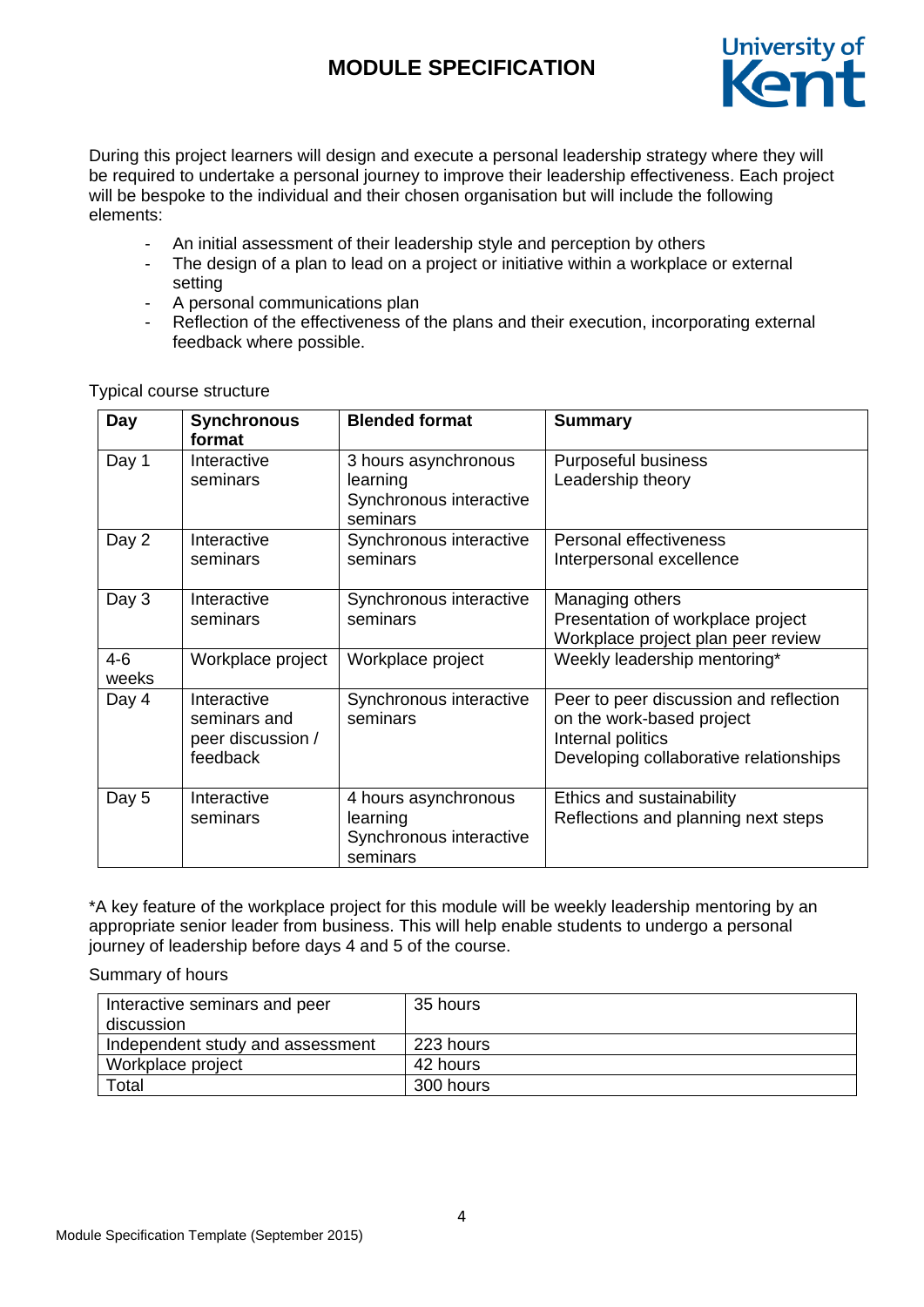

| <b>Module</b>                           | <b>Total taught</b><br>hours | <b>Synchronous taught</b><br>hours under face to<br>face and live online<br>modes | Synchronous :<br>asynchronous taught<br>hours under blended mode |
|-----------------------------------------|------------------------------|-----------------------------------------------------------------------------------|------------------------------------------------------------------|
| Purposeful Leadership<br>and Management | 35 hours                     | 35 hours                                                                          | 28 hours: 7 hours                                                |

#### *13.* **Assessment methods**

#### **13.1 Main assessment methods**

The assignments aim to help students reflect on how they applied the knowledge learned in the course and create plans for their development as leaders and managers.

This module will be assessed by:

- \* 10 minute in class presentation based on work-based project 30% of grade
- \*\*3,000 word written organisational stakeholder analysis and personal development plan 70% of grade

\* Work-based project that the students conduct should result in a 10-minute in-class presentation, which will be evaluated by peers and teacher. A choice will be given to students to either create a leadership speech, engaging a specified audience, or presentation on the project learnings – both centred around interpersonal excellence learning outcomes. Formative evaluation may be offered to the assessor by a workplace mentor or co-worker and may include manager's evaluation, peer evaluation (via 360degree feedback if in place in organisation), formal review, and other methods that are applicable to learner's workplace.

# \*\* Personal development plan:

Written reflection on personal leadership style and a plan to become a better manager and/or leader in the context of a specific organisation.

# **13.2 Reassessment methods**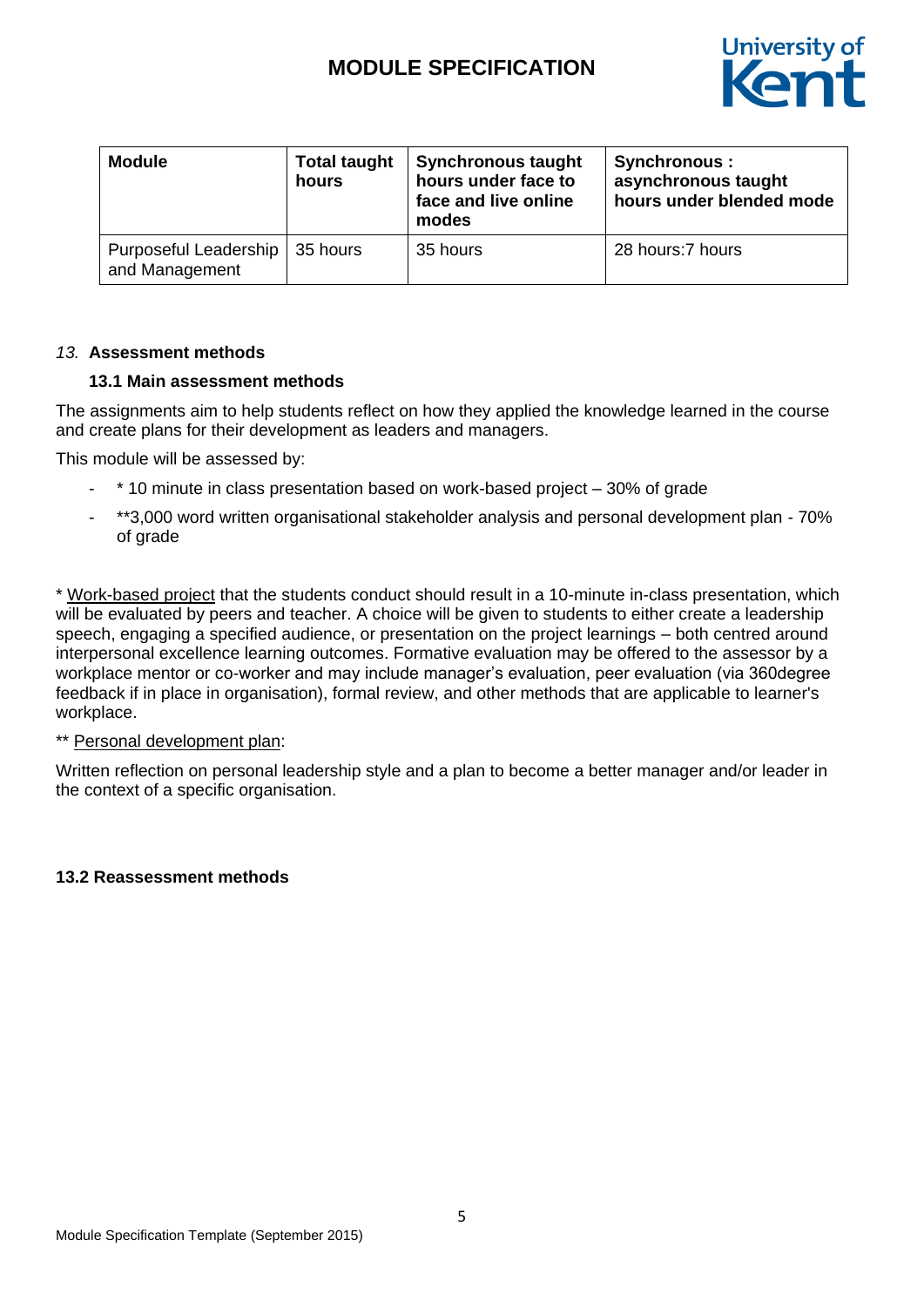

| <b>Module learning</b><br>outcome |                           | 8.1              | 8.2         | 8.3              | 8.4         | 8.5              | 8.6 | 9.1 | 9.2 | 9.3         | 9.4              | 9.5         |
|-----------------------------------|---------------------------|------------------|-------------|------------------|-------------|------------------|-----|-----|-----|-------------|------------------|-------------|
| Learning/ teaching<br>method      | <b>Hours</b><br>allocated |                  |             |                  |             |                  |     |     |     |             |                  |             |
| Independent study                 | 223                       | $\boldsymbol{x}$ | X           | X                | $\mathbf x$ | $\boldsymbol{x}$ | X   |     |     | X           |                  |             |
| Seminars and peer<br>discussion   | 35                        | $\boldsymbol{x}$ | X           | $\boldsymbol{x}$ | X           | X                | X   |     |     |             |                  |             |
| Work project                      | 42                        |                  | X           | X                | X           | X                |     | X   | X   | $\mathbf x$ | $\mathbf x$      | X           |
| <b>Assessment method</b>          |                           |                  |             |                  |             |                  |     |     |     |             |                  |             |
| Personal development<br>plan      |                           | X                | $\mathbf x$ | $\mathbf x$      | $\mathbf x$ |                  | X   | X   |     | $\mathbf x$ | $\boldsymbol{x}$ |             |
| Workplace project<br>presentation |                           | $\boldsymbol{x}$ |             |                  | X           | $\boldsymbol{x}$ |     | X   | X   | $\mathbf x$ | $\boldsymbol{x}$ | $\mathbf x$ |

### *14. Map of Module Learning Outcomes (sections 8 & 9) to Learning and Teaching Methods (section12) and methods of Assessment (section 13)*

# 15. **Inclusive module design**

The Collaborative Partner recognises and has embedded the expectations of current equality legislation, by ensuring that the module is as accessible as possible by design. Additional alternative arrangements for students with Inclusive Learning Plans (ILPs)/ declared disabilities will be made on an individual basis, in consultation with the relevant policies and support services.

The inclusive practices in the guidance (see Annex B Appendix A) have been considered in order to support all students in the following areas:

a) Accessible resources and curriculum

b) Learning, teaching and assessment methods